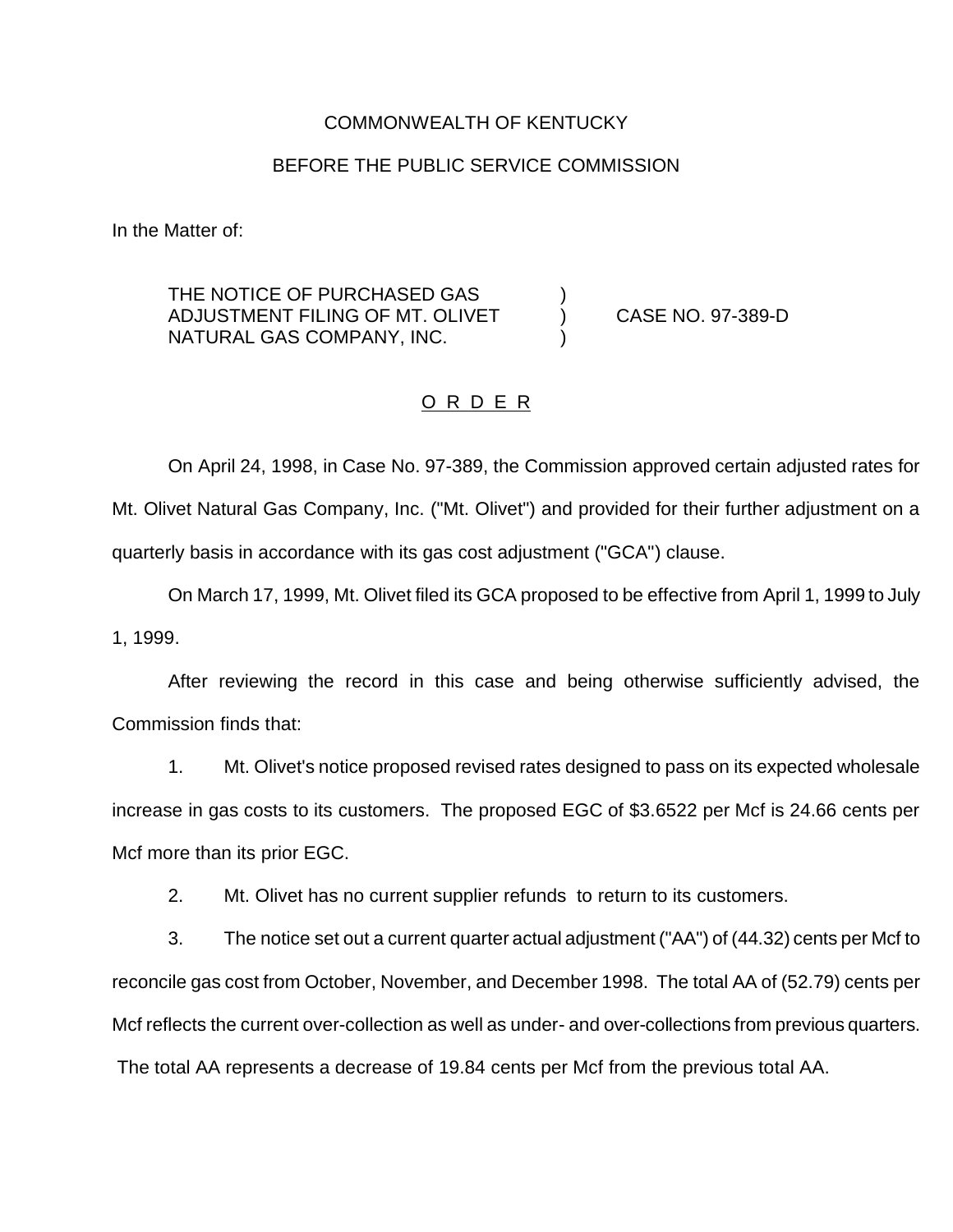4. These adjustments produce a gas cost recovery rate of \$3.1243 per Mcf, 4.82 cents per Mcf more than the prior rate of \$3.0761.

5. The rate adjustments in the Appendix to this Order are fair, just, and reasonable, in the public interest, and should be approved with gas supplied on and after April 16, 1999. Mt. Olivet did not give sufficient notice for rates to be effective April 1, 1999.

IT IS THEREFORE ORDERED that:

1. The rates in the Appendix to this Order are fair, just, and reasonable, and are effective for gas supplied on and after April 16, 1999.

2. Within 30 days of the date of this Order, Mt. Olivet shall file with this Commission its revised tariffs setting out the rates authorized in this Order.

Done at Frankfort, Kentucky, this 20<sup>th</sup> day of April, 1999.

By the Commission

ATTEST:

Executive Director

\_\_\_\_\_\_\_\_\_\_\_\_\_\_\_\_\_\_\_\_\_\_\_\_\_

APPENDIX

APPENDIX TO AN ORDER OF THE KENTUCKY PUBLIC SERVICE COMMISSION IN CASE NO. 97-389-D DATED APRIL 20, 1999

The following rates and charges are prescribed for the customers in the area served by Mt.